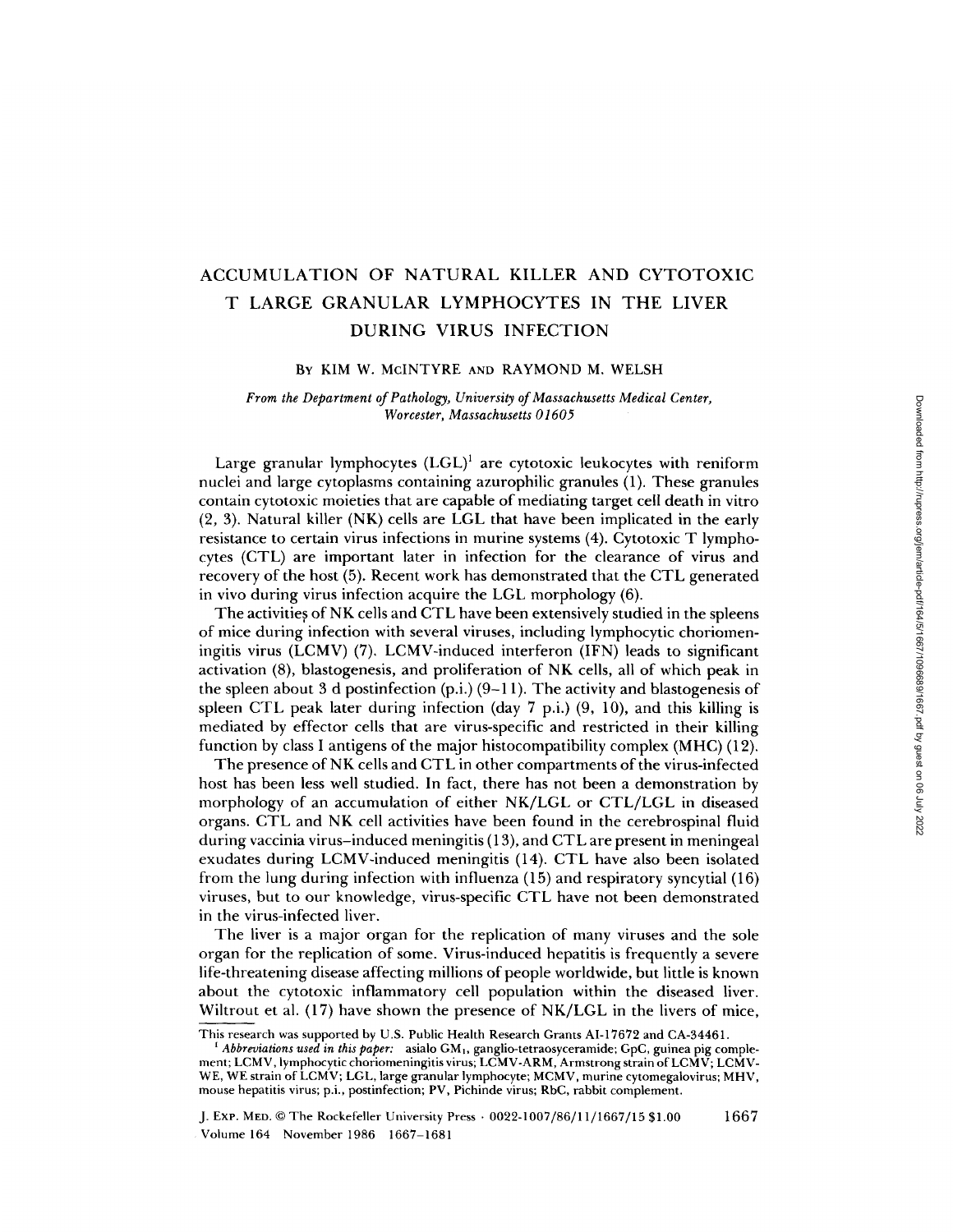and the NK cell activity and LGL number were significantly augmented after administration of certain biological response modifiers. In this report we document for the first time that high numbers of LGL accumulate in the liver during viral infection . An initial wave of NK/LGL is followed by a substantially greater influx of CTL/LGL. We compare hepatotropic and nonhepatotropic strains of LCMV (a noncytopathic virus) for their effect on NK cell and CTL accumulation and activity in the liver. The effect on NK/LGL accumulation stimulated by two highly cytopathic hepatotropic viruses, mouse hepatitis virus (MHV) and murine cytomegalovirus (MCMV), is contrasted to that caused by noncytopathic LCMV.

### Materials and Methods

Mice. Mice were used between the ages of 6 and 12 wk. C3H/St male mice were purchased from West Seneca Laboratories (West Seneca, NY). C57BL/6J, C57BL/6J beige (bg/bg), and BALB/cJ mice were purchased from The Jackson Laboratories (Bar Harbor, ME). Athymic nude  $(nu/nu)$  and euthymic  $(nu/+$  mice (BALB/c background) were provided by Dr. C. Biron of our institution.

Viruses. The hepatotropic WE strain (18) of LCMV (LCMV-WE), the nonhepatotropic Armstrong strain of LCMV (LCMV-ARM), and Pichinde virus (PV), an arenavirus related to LCMV, were grown in L-929 cells (8) . MHV, A59 strain (19), was a liver-grown stock propagated in vivo, and MCMV, Smith strain (4), was a salivary gland-grown stock. Mice were infected intraperitoneally (i.p.) with  $10^5$  plaque-forming units (PFU) of LCMV-WE or  $8 \times 10^4$  PFU of LCMV-ARM in a volume of 0.1 ml. MHV was injected intravenously  $(i.v.)$  ( $3 \times 10^5$  PFU), and MCMV ( $10^4$  PFU) was injected i.p.

Cells. YAC-1 cells were derived from a Moloney leukemia virus-induced lymphoma in A/Sn mice (20, 21) . These cells were maintained in RPMI 1640 medium (Gibco, Grand Island, NY) supplemented with antibiotics, glutamine, and 10% heat-inactivated FCS (M .A . Bioproducts, Walkerville, MD). L-929 cells, <sup>a</sup> continuous liver cell line from C3H mice, and the MC57G cell line from C57BL/6 mice, were maintained in minimum essential medium (MEM) (Gibco) with the same additives listed above . In some cytotoxicity assays, target cells were infected with virus (0 .1 PFU/cell) 48 h before use.

 $$ d before use of mice.

Antisera. Rabbit anti-ganglio-tetraosylceramide (anti-asialo GM1) (Wako Chemicals, Dallas, TX) was used to deplete NK cell activity selectively in vivo and in vitro (22, 23). For in vivo use, anti-asialo  $GM_1$  was diluted 1:10 with RPMI medium, and 0.2 ml was injected <sup>i</sup> .v . Anti-asialo GM, was used in vitro at a dilution of <sup>1</sup> :50. Monoclonal anti-Thy-<sup>1</sup> .2, clone HO-13-4 (24) (used diluted <sup>1</sup> :1,500), and J1 Id antibody (25) (used undiluted) were generously provided by Dr. R. Woodland (University of Massachusetts Medical Center). Rat monoclonal antibody to Lyt-2, clone  $53-6.7$  (24), was used undiluted. Fresh guinea pig serum (GpC) and rabbit serum (RbC) (Pel-Freeze Biologicals, Brown Deer, WI) were used as sources of complement (C). Effector cells (see below) were treated with antibody reagent for 30 min at  $4^{\circ}$ C and then washed. In antibody-plus-C depletion studies, cells treated with anti-Lyt-2 were further treated (to improve C fixation) with a 1:50 dilution of monoclonal mouse anti-rat immunoglobulin, MAR 18.5 (26), for an additional 30 min at 4°C and then washed. All cells were resuspended in C for 30 min at 37 ° C, washed, resuspended to equal volume, and used in cytotoxicity assays (see below) .

Preparation of Effector Cells. Spleen cells were obtained by gently dissociating aseptically removed spleens between two glass microscope slides . Erythrocytes were lysed by treatment with 0.84% ammonium chloride . The leukocytes were washed, counted, and resuspended in serum-containing medium at the desired concentration .

Effector cells were prepared from livers after in situ enzyme perfusion (27) with modifications. Mice were anesthetized with sodium pentobarbital  $(1 \text{ mg}, i.p.)$ , the abdominal cavity was exposed by a ventral midline incision, and the intestines were lifted to expose the portal vein. A silk suture ligature was loosely placed around the portal vein 0 .5 cm from the liver. The portal vein was then catheterized with polyethylene tubing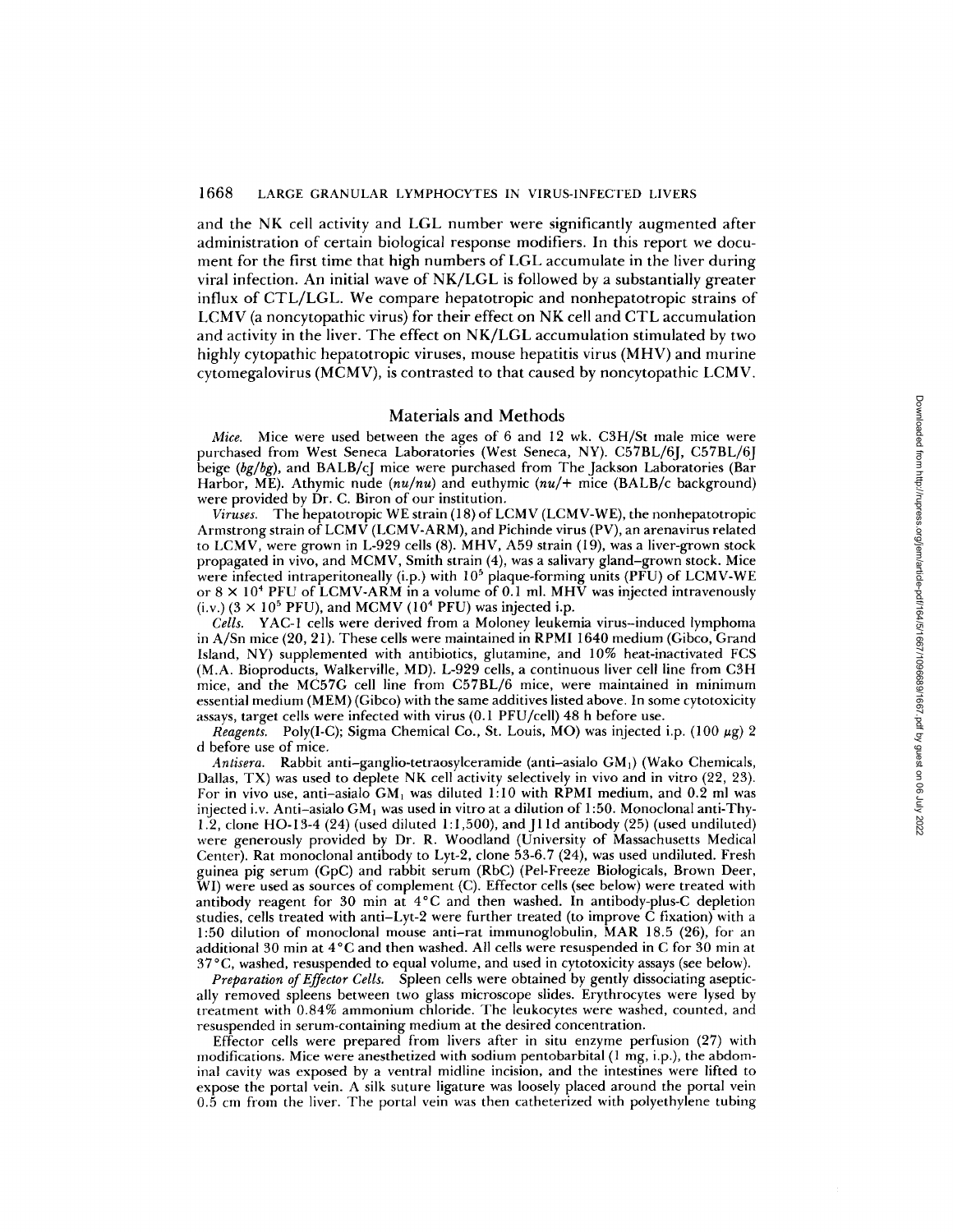(0 .58 mm inner diam, <sup>0</sup> .965 mm outer diam; Becton, Dickinson & Co., Parsippany, NJ), the ligature was tightened, and the abdominal aorta was transected. Perfusion  $(2.5 \text{ ml/min})$ , 5 min) was begun with heparinized (10 U/ml),  $Ca^{2+}$ - and Mg<sup>2+</sup>-free HBSS (Gibco) at 37°C. This initial perfusion served to flush peripheral blood from the organ. Only livers that were well blanched were used for further study. The perfusate was changed to prewarmed HBSS containing 0.05% (wt/vol) collagenase (type 1; Sigma Chemical Co.) and 0.05% (wt/vol) neutral protease (dispase, grade II ; Boehringer Mannheim, Indianapolis, IN), and the perfusion was continued for an additional 10 min. The liver was then excised and teased apart with forceps in HBSS containing deoxyribonuclease (100 U/ml, type 1; Sigma Chemical Co.) on ice for 15 min. The liver cell suspension was passed through nylon mesh to remove clumps and pelleted at 1,000 g. The pellet was resuspended in minimal volume  $(0.5-0.75 \text{ ml})$  and mixed with isotonic 30% metrizamide (Sigma Chemical Co.) in Gey's solution (Gibco) at a ratio of seven parts metrizamide solution to five parts liver cell suspension (17) . This mixture was transferred to a centrifuge tube, overlaid with 2 ml of PBS, and centrifuged for 20 min at 1,500 g at 10' C. The nonparenchymal cell layer was harvested from the interface, washed, counted, and resuspended to the desired concentration. This procedure routinely yielded at least  $2-5 \times 10^6$  nonparenchymal cells per liver from control mice.

Fluorescence-activated Cell Sorting (FRCS). Liver leukocytes were stained for FAGS analysis and were sorted using rat monoclonal antibody 53-6.7 against Lyt-2 followed by F(ab') <sup>1</sup> mouse anti-rat immunoglobulin conjugated with fluorescein isothiocyanate (Jackson Immunoresearch Laboratories, Inc., Avondale, PA). Analysis and sorting were performed on <sup>a</sup> FACS 440 (Becton-Dickinson FAGS Systems, Mountain View, CA) at <sup>a</sup> laser output of <sup>300</sup> mW at <sup>488</sup> nm with green fluorescence collected through <sup>a</sup> DF 530/30 filter. Cells were separated into fluorescence-negative and fluorescence-positive populations at a flow rate of  $2-2.5 \times 10^3$  cells/s.

*Cell Morphology.*  $1-3 \times 10^4$  of the nonparenchymal cells were centrifuged onto glass slides in a cytocentrifuge (Shandon Southern Instruments, Inc., Sewickley, PA) and stained with Wright's and Giemsa solutions. 200–500 cells were counted under oil immersion microscopy for each effector cell population studied. These preparations were  $>95\%$ leukocytes by morphologic criteria .

Cytotoxicity Assay. Target cells (10<sup>6</sup>) were labeled with 100  $\mu$ Ci <sup>51</sup>Cr (New England Nuclear, Boston, MA) for 1 h at 37°C, washed, and mixed with effector cells in quadruplicate in round-bottomed microtiter wells (Costar, Cambridge, MA) at  $10<sup>4</sup>$  target cells per well in a total volume of 0.2 ml. For spontaneous release determinations, medium was added without effector cells. NP-40 (1%) was added for maximum release determinations. The plates were incubated for 4-12 h at 37°C in a humidified atmosphere of  $5\%$  CO<sub>2</sub> and  $95\%$  air. At the end of incubation, plates were centrifuged at  $500$  g for  $5$ min, and 0.1 ml of the supernatant was removed and counted in <sup>a</sup> Beckman gamma counter (model 5500; Beckman Instruments, Inc., Palo Alto, CA). The coefficient of variation among quadruplicate wells was <5% . Data were expressed as percent specific <sup>51</sup>Cr release: 100 × (cpm experimental – cpm spontaneous)/(cpm maximum – cpm spontaneous) . In some experiments that examined CTL activity, lysis was expressed as: percent virus-specific lysis = percent lysis of infected target - percent lysis of uninfected target. To compare the total lytic capabilities of effector populations isolated from different organs, calculations of total lytic units were computed by the formula: total lytic units = (fraction of targets lysed X number of cells per organ)/(E/T ratio) . An E/T ratio on the linear portion of the cytotoxicity curve was used for these calculations .

Statistical Methods. Data are presented as mean  $\pm$  SD. Student's t test was used for statistical comparisons between groups.

### Results

Comparison of Hepatotropic and Nonhepatotropic LCMV Infections. The induction of NK cells and CTL activities and the accumulation of LGL in the liver were studied on days 1-14 p.i. in animals infected i.p. with either LCMV-ARM or LCMV-WE. LCMV-ARM is generally nonhepatotropic and grows poorly in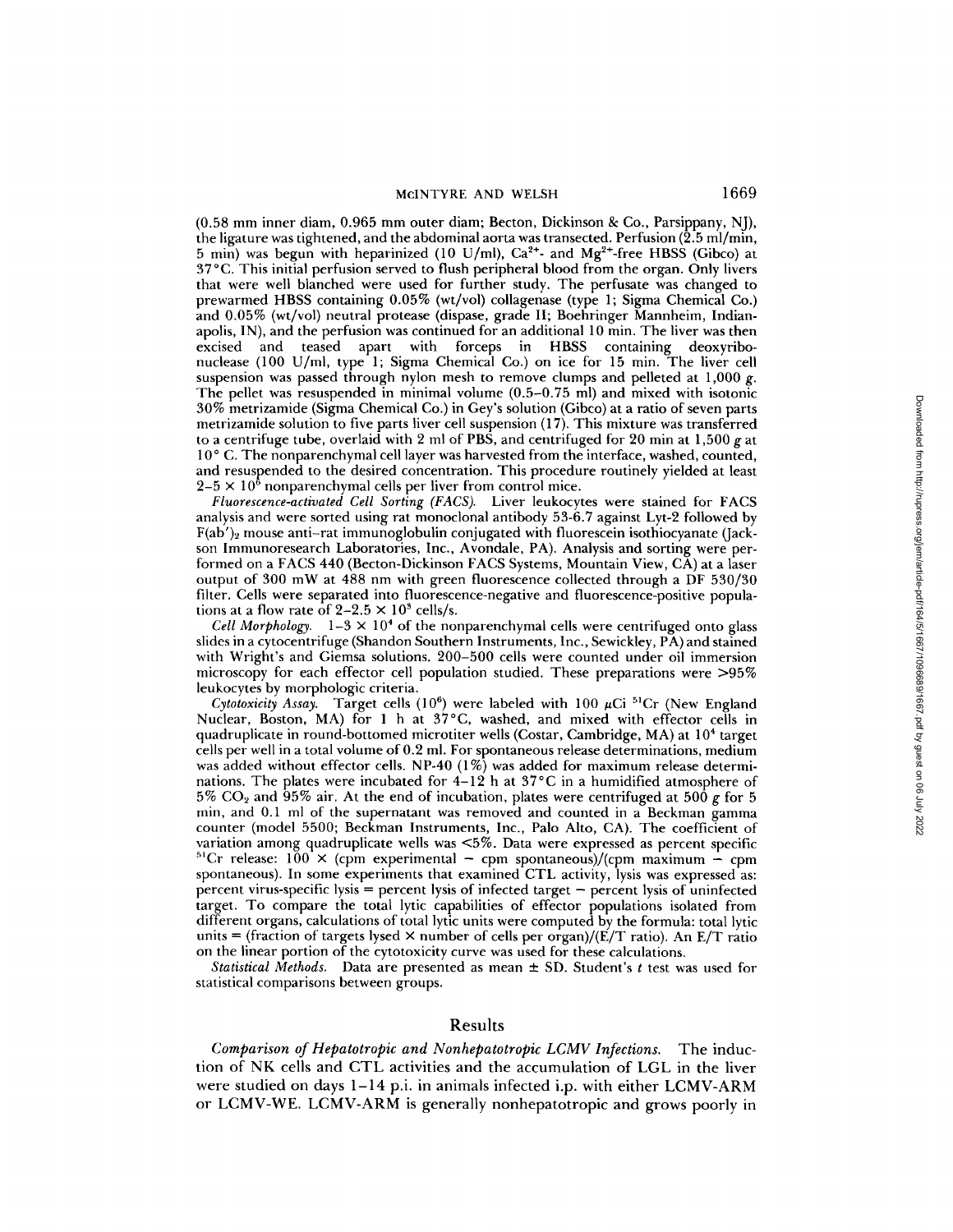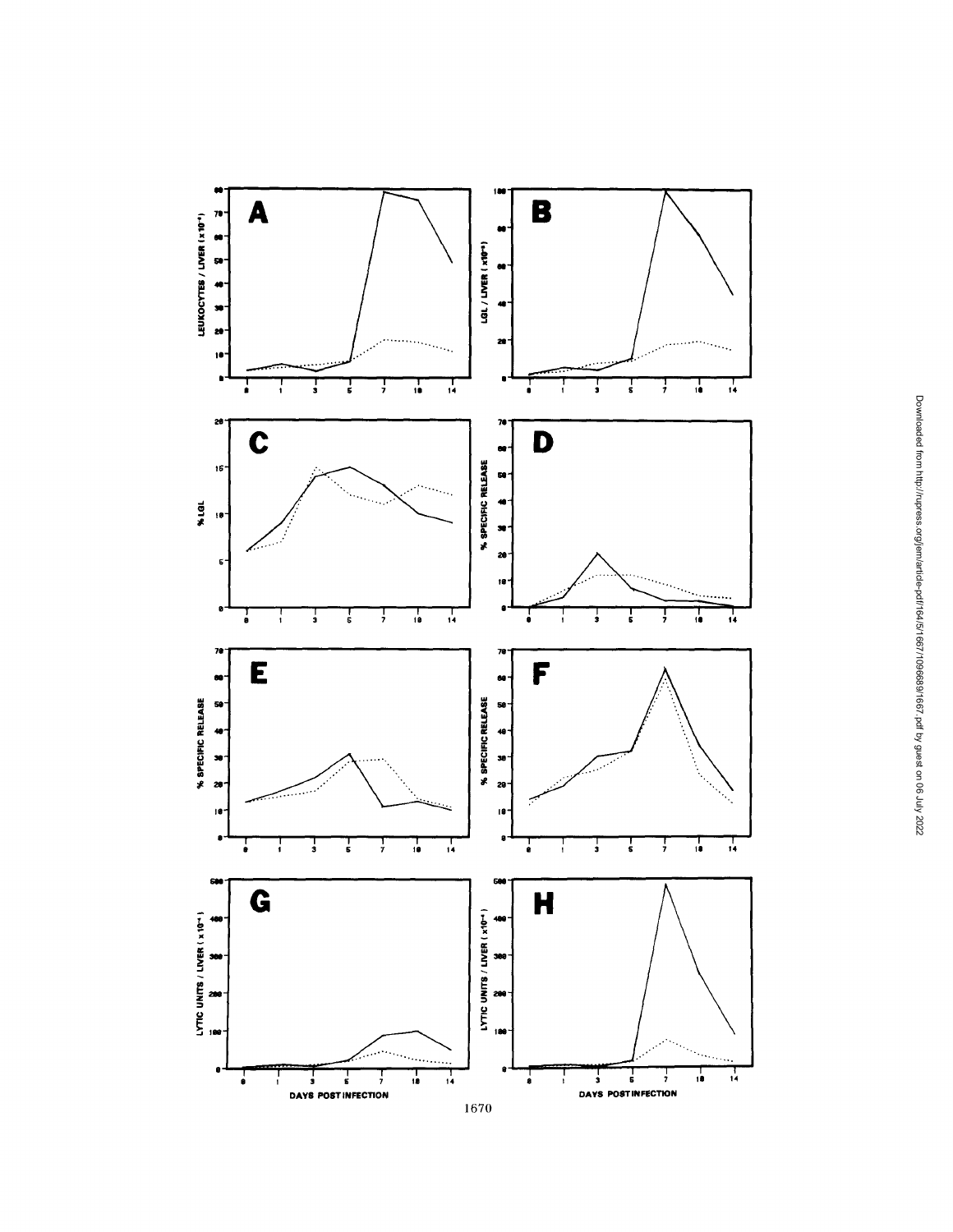the liver during acute infection, whereas the LCMV-WE strain is hepatotropic and replicates in the liver to high titer (18). Both viruses induced an increase in NK cell activity detected against both YAC-1 and L929 cells by day 1 p.i . that peaked at days  $3-5$  p.i. and declined thereafter (Fig. 1  $D$  and  $E$ ). The appearance and progressive increase of NK cell activity through day 5 p.i . were paralleled by a progressive increase in LGL number beginning on day 1 p.i. (Fig. 1B). Virus-specific CTL activity began to increase on day 5 p.i . with both viruses and peaked on day 7 p.i . (Fig. <sup>1</sup> F) . By day 7 p.i ., the LCMV-WE infection induced an average 28-fold increase in the number of liver leukocytes, whereas the LCMV-ARM infection induced only a fivefold increase (Fig. <sup>1</sup> A). These differences in total leukocyte number were confirmed histologically: LCMV-WEinfected livers had markedly greater infiltrations of mononuclear inflammatory cells than LCMV-ARM-infected livers (not shown). The centers of focal accumulations of mononuclear cells occasionally contained one or two necrotic hepatocytes with pyknotic nuclei and intensely eosinophilic cytoplasm. Because LCMV is relatively noncytopathic (28), it is likely that hepatocyte death results from an immunopathologic mechanism. When the total lytic capacities of the liver leukocyte populations were calculated, the LCMV-WE infection resulted in 10-fold higher total CTL lytic units on day 7 p.i . than did LCMV-ARM infection (Fig. <sup>1</sup> H). These levels of day <sup>7</sup> CTL activity closely correlated with the total numbers of LGL isolated on day <sup>7</sup> from the livers of mice infected with LCMV-WE or LCMV-ARM (Fig.  $1B$ ).

Characterization of Day 3 and 7 Cytotoxic Effector Cells. The patterns of cytotoxic activities present at days <sup>3</sup> and <sup>7</sup> p.i . (Fig. 1) were suggestive of the NK cell and CTL lytic profiles reported previously in the spleen (8) . To characterize these effector cell populations further, liver leukocytes were treated with various antibodies and complement (C) in vitro. The cells remaining after treatment were tested for cytotoxic activity and were examined for the presence of LGL on stained cytocentrifuge smears. The data in Table <sup>I</sup> (experiment 1) indicate that day <sup>3</sup> cytotoxic activity against YAC-1 cells was completely sensitive to treatment with anti-asialo  $GM_1 + C$  and slightly reduced by anti-Thy-1.2 + C. Treatment with C and J 11 d antibody (recognizing a marker on granulocytes and B cells [25]) had no effect on lysis . Changes in the number of cells morphologically identified as LGL paralled the changes in lytic activity: anti-asialo  $GM_1 + C$ treatment markedly reduced the number of LGL, anti-Thy- $1.2 + C$  resulted in a partial depletion  $(64\%)$ , and  $J11d + C$  was without effect on LGL number. Thus, the phenotype for the day 3 p.i . effector cells is consistent with the reported phenotype of NK cells (29): asialo  $GM_1$ -positive, Thy-1.2<sup>+/-</sup>, [11d<sup>-</sup>, YAC-1 killer, and LGL morphology. ces in total leukooye number were confirmed histolography. LCMV-VPE-<br>and methods) . The centers of cola decay in the case of a security of the center of cola decay for the security (not shown). The centers of cola decay i

FIGURE 1. Kinetics of the appearance of LGL and of NK cell and CTL cytotoxic activities in the livers of C3H/St mice infected with LCMV-ARM (dotted line) or LCMV-WE (solid line). (A) Total number of leukocytes per liver. (B) Total LGL per liver. (C) Percent LGL in the leukocyte population. (D) Percent specific <sup>31</sup>Cr release from L929 targets at an effector/target<br>ratio of 10:1 in a 12-h assay. (E) Percent specific <sup>51</sup>Cr release from YAC-1 targets at an effector/target ratio of 10:1 in a 4-h assay.  $(F)$  Percent specific <sup>51</sup>Cr release from LCMVinfected L929 cells at an effector/target ratio of 10:1 in a 12-h assay.  $(G)$  NK cell lytic units per liver (calculated from percent YAC-1 lysis as described in Materials and Methods). (H) CTLlytic units per liver (calculated from percent virus-specific lysis as described in Materials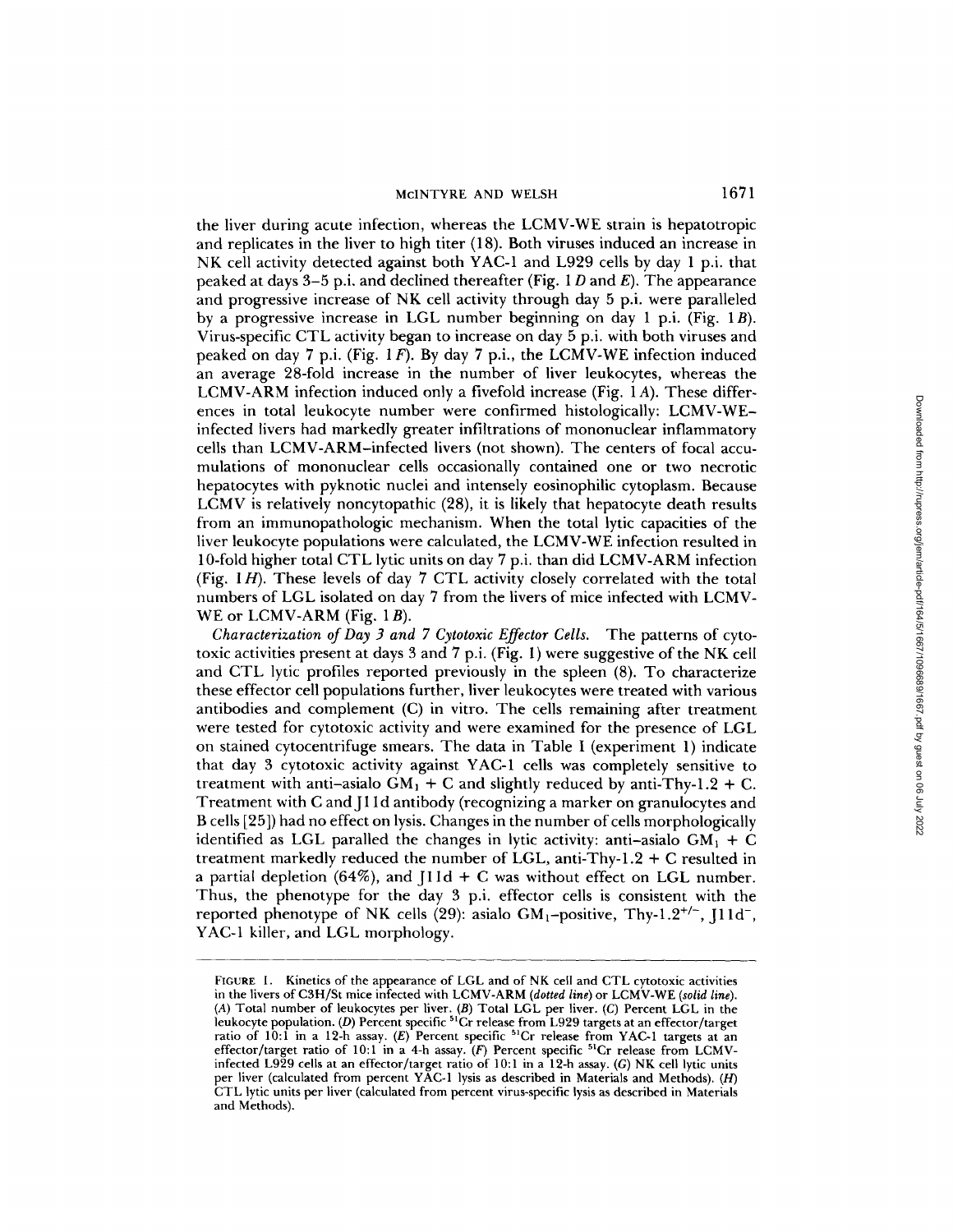#### 167 LARGE GRANULAR LYMPHOCYTES IN VIRUS-INFECTED LIVERS

| Exp.                         | Treatment              | Percent Specific<br>lysis at E/T<br>ratios of: |                 | Percent<br>reduction in LGL |  |
|------------------------------|------------------------|------------------------------------------------|-----------------|-----------------------------|--|
|                              |                        | 20:1                                           | 7:1             | (X10 <sup>5</sup> )         |  |
| 1. Day 3 effectors/YAC-1     | GpC control            | 29                                             | 12              | 1.4                         |  |
| targets                      | Anti-asialo $GM + GpC$ | 1.0                                            | 0.2             | 0.1(93)                     |  |
|                              | Anti-Thy-1.2 + $GpC$   | 22                                             | 10              | 0.5(64)                     |  |
|                              | RbC control            | 35                                             | 15              | 1.0                         |  |
|                              | $11d + RbC$            | 34                                             | 15              | $1.1(-10)$                  |  |
|                              |                        | 7:1                                            | 2:1             |                             |  |
| 2. Day 7 effectors/per-      | GpC control            | 30                                             | 17 <sup>7</sup> | 15                          |  |
| cent virus-specific<br>lysis | Anti-Thy-1.2 + $GpC$   | 8.8                                            | 0.7             | 4.5(70)                     |  |
|                              | RbC control            | 32                                             | 15              | 8.4                         |  |
|                              | Anti-Lyt- $2 + RbC$    | 12                                             | 2.3             | 5.5                         |  |

TABLE <sup>I</sup>  $\sim$   $\sim$   $\sim$ p.i. with LCMV-ARM

Liver leukocytes isolated from C3H/St mice at day 3 p.i . (experiment 1) or day 7 p.i . (experiment 2) with LCMV-ARM were treated with antibody and/or <sup>C</sup>' as described in Materials and Methods.

| TABLE II                                                           |
|--------------------------------------------------------------------|
| FACS Purification of Lyt-2 <sup>+</sup> CTL/LGL at Day 7 p.i. with |
| <i>LCMV-ARM</i>                                                    |

| Cell population                          | Percent LGL | Percent<br>virus-<br>specific lysis | Percent YAG-1<br>lysis |
|------------------------------------------|-------------|-------------------------------------|------------------------|
|                                          | 42          | 57                                  | 3. I                   |
| Lyt-2 <sup>+</sup><br>Lyt-2 <sup>-</sup> | 13          |                                     | 16                     |
| Unsorted                                 | 23          | 97                                  | 6.9                    |

Liver leukocytes from C3H/St mice at day 7 p.i . with LCMV-ARM were stained with monoclonal anti-Lyt-2 antibody and sorted into Lyt-2+ and Lyt-2<sup>-</sup> populations. NK cell assays against YAC-1 targets were run for 4 h at E/T of 3:1, and CTL assays against uninfected and LCMV-infected L929 cells were run for 14 h at E/T of 3:1 .

Liver leukocytes isolated at day 7 p.i . were treated with antibody reagents known to react with determinants present on CTL. As shown in Table <sup>I</sup> (exp. 2), treatments with either anti-Thy-1.2 + C or anti-Lyt-2 + C significantly reduced the virus-specific lysis of infected target cells. These treatments also resulted in the depletion of a significant proportion of the LGL from the effector cell population.

To further confirm the CTL surface phenotype and LGL morphology of effector cells obtained at day 7 p.i . with LCMV, liver leukocytes were examined by FACS analysis after staining with monoclonal anti-Lyt-2 antibody. 27% of the day 7 p.i . liver leukocyte population was Lyt-2 + (data not shown). FACS-sorted Lyt-2<sup>+</sup> cells were enriched at least twofold for virus-specific lytic activity compared with stained but unseparated cells, whereas NK cell activity was reduced (Table II). Conversely, while Lyt-2<sup>-</sup> cells were depleted of virus-specific cytotoxic effectors, they were enriched for cells expressing NK cell activity. Lyt-2<sup>+</sup> cells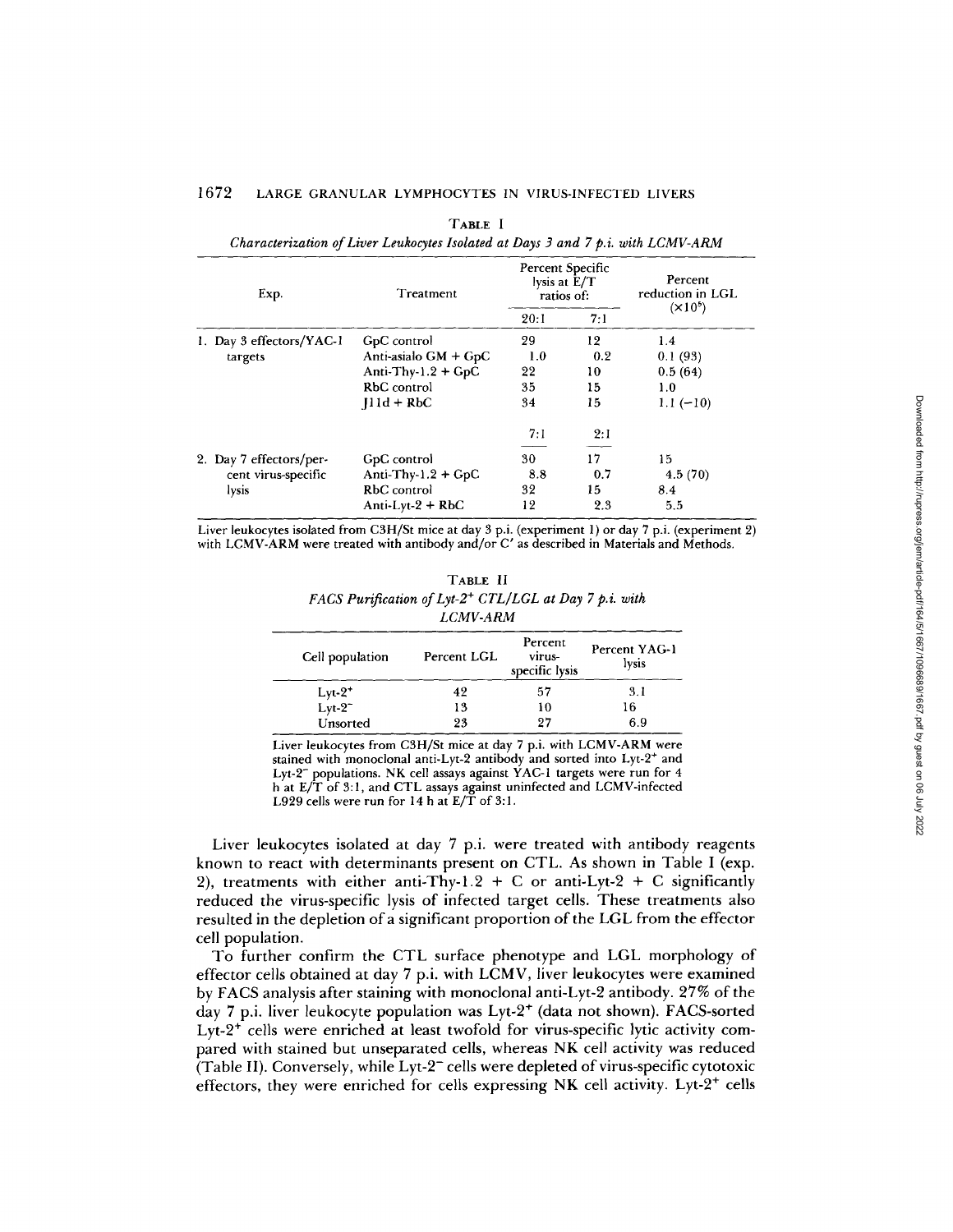| TABLE III                                                        |  |  |  |  |  |
|------------------------------------------------------------------|--|--|--|--|--|
| Cytotoxicity Pattern of Day 7 p.i. Effector Cells from LCMV-ARM- |  |  |  |  |  |
| <i>infected Liver</i>                                            |  |  |  |  |  |

| E:T<br>ratio |      |                         | Percent specific lysis |                          |
|--------------|------|-------------------------|------------------------|--------------------------|
|              | L929 | $L929 +$<br><b>LCMV</b> | $L929 + PV$            | $MC57G +$<br><b>LCMV</b> |
| 20           | 13   | 59                      | 16                     | 18                       |
| די           | 4.3  | 37                      | 5.0                    | 4.7                      |
| 9            | 2.4  | 20                      | $-0.6$                 | 47                       |

Liver leukocytes from C3H/St mice (H-2<sup>k</sup>) at day 7 p.i. with LCMV-ARM were tested for lytic activity against uninfected L929 cells (H-2<sup>k</sup>), L929 cells infected with LCMV  $(L929 + LCMV)$  or Pichinde virus  $(L929 + DIV)$ PV), and MC57G cells (H-2<sup>b</sup>) infected with LCMV (MC57G + LCMV) in 12-h <sup>51</sup>Cr-release assays.

were enriched almost twofold for cells possessing LGL morphology, and they accounted for 54% of all LGL present. Lyt-2 - cells were LGL-depleted compared with unfractionated cells (Table 11). Thus, CTL activity and cells bearing LGL morphology were found to copurify in a population of leukocytes expressing the CTL marker Lyt-2.

Spleen CTL induced during LCMV infection are virus-specific and H-2 restricted effector cells (12) . When tested for lysis against various targets, liver effector cells isolated from C3H/St mice at day 7 p.i . had typical CTL-killing patterns (Table 111) . These effectors strongly lysed LCMV-infected histocompatible cells (L929 + LCMV) but not LCMV-infected histoincompatible cells (MC57G + LCMV). They also exhibited minimal lysis against histocompatible cells either uninfected or infected with Pichinde virus (L929 + PV). Other experiments showed that the PV-infected cells were highly sensitive targets for PV-immune CTL (30). These experiments confirm that the effector cells isolated from liver at day 7 p.i . with LCMV contain classical virus-specific CTL.

Depletion of LGL In Vivo. Mice were treated in vivo with anti-asialo  $GM_1$  at the time of virus infection, and liver leukocytes and splenocytes were isolated at day 3 p.i . Table IV (exp. 1) demonstrates that, in vivo, anti-asialo GM, treatment was highly effective at depleting NK cell activity (YAC-1 lysis) in both the liver and spleen during virus infection. This treatment also significantly reduced both the percentage and absolute number of LGL in the liver leukocyte population without reducing the total number of liver leukocytes present in these animals. The sensitivity of the generation of the day 7 effector cells was similarly tested . In contrast to the day 3 NK/LGL, the accumulation of day <sup>7</sup> CTL/LGL in the liver was relatively resistant to a double treatment in vivo with anti-asialo GM, serum (Table IV, exp. 2) . This treatment eliminated most of the relatively low level of NK-like cytotoxicity against YAC-1 cells without reducing the CTL-like cytotoxicity on LCMV-infected L929 cells.

LGL Response in C57BL/6J Mice. To be certain that the differential in the liver-associated CTL response during LCMV-WE infection vs . LCMV-ARM infection was not peculiar to the C3H/St mouse strain, C57BL/6J mice were infected with LCMV-WE or LCMV-ARM, and the CTL responses were compared. Livers of C57BL/6J mice infected with LCMV-WE had significantly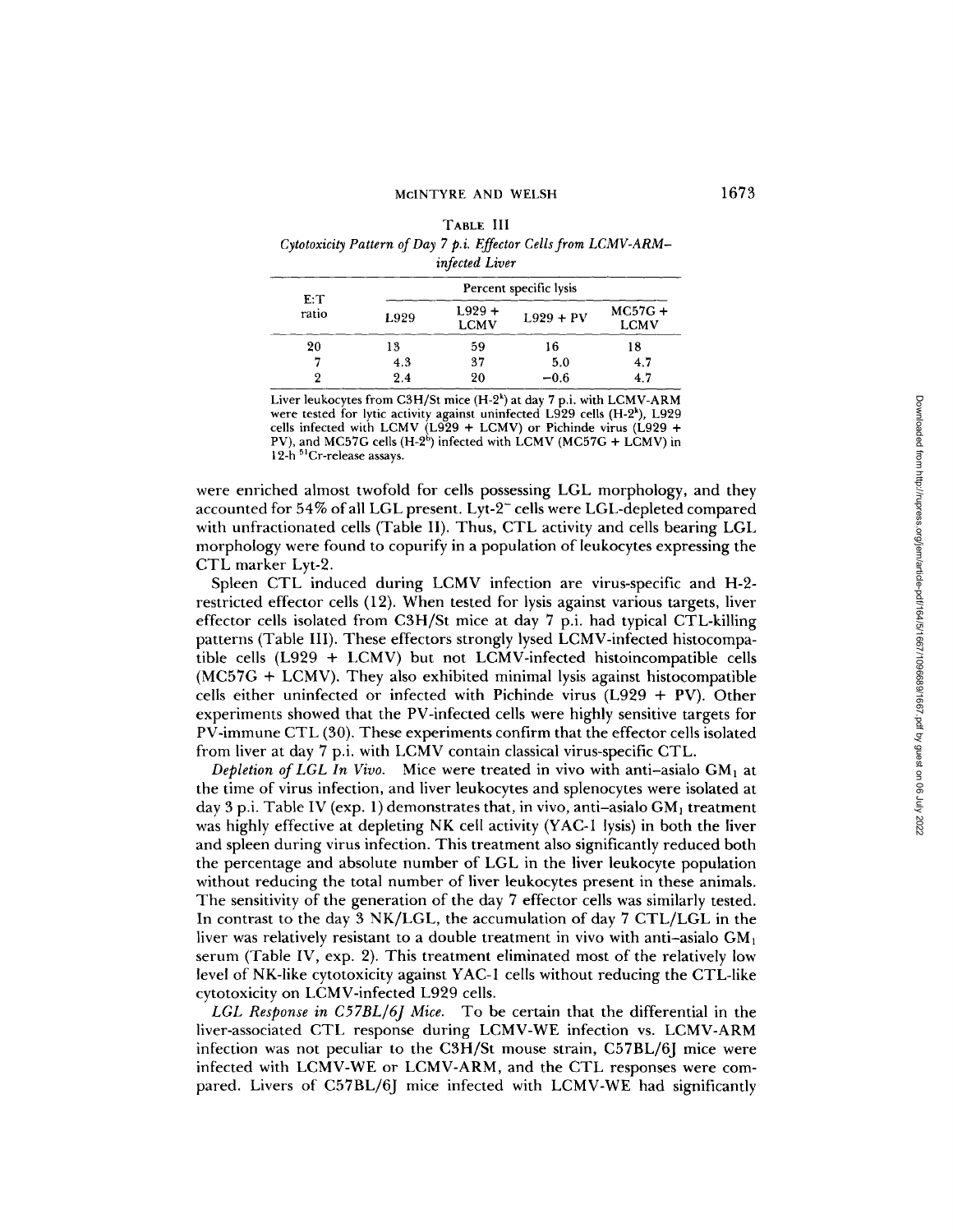# TABLE IV

Effects of Anti-asialo  $GM_1$  Treatment In Vivo on Accumulation of  $NK/LEL$  and  $CTL/LGL$  in Liver during LCMV-WE Hepatitis

| Exp.         | Anti-<br>asialo | Percent YAC-1 lysis* |                             | Total<br>leukocytes        | Percent      | Total<br>LGL per       | Percent virus-spe-<br>cific lysis‡ |             |
|--------------|-----------------|----------------------|-----------------------------|----------------------------|--------------|------------------------|------------------------------------|-------------|
|              | GM.             | Liver                | Spleen                      | per liver<br>$(X 10^{-6})$ | LGL          | liver<br>$(X 10^{-5})$ | Liver                              | Spleen      |
| $1.$ Day $3$ |                 | $43 \pm 11$          |                             | $36 \pm 8.3$ $1.7 \pm 0.1$ | $25 \pm 1.1$ | $4.4 \pm 0.3$          | ND                                 | <b>ND</b>   |
|              | $+$             |                      | $1.6 \pm 0.6$ 4.3 $\pm 0.8$ | $2.0 \pm 0.6$              | $5 \pm 1$    | $1.0 \pm 0.3$          | -ND                                | <b>ND</b>   |
| 2. Day 7     | $-$             | $15 \pm 3.1$         | $11 \pm 3.8$                | $60 \pm 8.1$               | $14 \pm 3.8$ | $86 \pm 24$            | $41 \pm 4.4$                       | $38 \pm 10$ |
|              | $\pm$           |                      | $6.3 \pm 0.6$ 4.3 $\pm$ 0.1 | $59 \pm 3.0$               | $12 \pm 2$   | $71 \pm 16$            | $50 \pm 6.1$                       | $40 \pm 7$  |

Splenocytes and liver leukocytes were obtained from C3H/St mice  $(n = 3$  per group) at day 3 p.i. (exp. 1) and at day 7 p.i. (exp. 2) with LCMV-WE. Antiserum-treated mice were injected i.v. with  $0.2$  ml anti-asialo GM<sub>1</sub> (1:10 dilution) at the time of infection (day 0; exp. 1) or at days 0 and 4 p.i. (exp. 2).

\* YAC-I assays were run for 4 h at liver leukocyte E/T ratio of 30 and spleen E/T ratio of 100.

<sup>#</sup> Percent virus-specific lysis was determined in 16-h <sup>51</sup>Cr-release assays at liver leukocyte E/T ratio of <sup>3</sup> and spleen E/T ratio of <sup>11</sup> .

| TABLE V |                                                                                  |  |  |  |  |
|---------|----------------------------------------------------------------------------------|--|--|--|--|
|         | CTL Activity in Livers But Not in Spleens of C57BL/6J Mice Infected with LCMV-WE |  |  |  |  |

| <b>Effectors</b>                             |                                             | Total leukocytes per:                      |                                               | Total LGL<br>Percent<br>per liver<br>LGL      | Percent virus-specific<br>lysis |                             | Total CTL lytic units<br>(X 10 <sup>4</sup> ) |                               |
|----------------------------------------------|---------------------------------------------|--------------------------------------------|-----------------------------------------------|-----------------------------------------------|---------------------------------|-----------------------------|-----------------------------------------------|-------------------------------|
|                                              | Liver<br>$(x 10^{-6})$                      | Spleen<br>$(x 10^{-7})$                    | (liver)                                       | $(X 10^{-5})$                                 | Liver                           | Spleen                      | Liver                                         | Spleen                        |
| Control<br><b>LCMV-ARM</b><br><b>LCMV-WE</b> | $10 \pm 2.8$<br>$17 \pm 1.4$<br>$63 \pm 21$ | $4.7 \pm 1$<br>$11 \pm 0.7$<br>$3.6 \pm 1$ | $4.0 \pm 1.4$<br>$18 \pm 5.7$<br>$12 \pm 4.2$ | $3.8 \pm 0.3$<br>$30 \pm 7.1$<br>$71 \pm 1.3$ | $48 \pm 9.9$<br>$25 \pm 0.7$    | $54 \pm 13$<br>$13 \pm 0.7$ | $55 \pm 9.9$<br>$108 \pm 4.1$                 | $114 \pm 36$<br>$8.8 \pm 1.8$ |

Liver and spleen effector cells were isolated at day 7 p.i . Lytic unit calculations are based upon percent virus-specific lysis determinations from 5-h <sup>51</sup>Cr-release assays at liver leukocyte E/T ratio of 20 and spleen E/T ratio of 50 .

higher numbers of total leukocytes ( $p < 0.02$ ) and total LGL ( $p < 0.001$ ), as well as twofold higher CTL lytic units than did those from LCMV-ARM-infected mice (Table V). These results were similar to those observed with C3H/St mice (Fig . 1) . Surprising, however, was the finding that this difference in the liver CTL/LGL activity was manifested despite the very low levels of CTL activity in the spleens of the LCMV-WE-infected mice (Table V). The spleens from the LCMV-WE-infected mice were smaller and contained 67% fewer leukocytes than spleens from LCMV-ARM-infected mice. Thus, C57BL/6J mice infected with either strain of LCMV were capable of mounting <sup>a</sup> CTL response, but that response was concentrated almost exclusively in the livers of mice infected with hepatotropic LCMV-WE, whereas the CTL response predominated in the spleens of mice infected with nonhepatotropic LCMV-ARM .

Thymic Dependence of LGL Accumulation. The reason for the large increase in total liver leukocytes after LCMV-WE infection as compared with LCMV-ARM infection (Fig. 1, Table V) was unclear. To determine whether specific T cellmediated immunity played a role in this difference, T cell-deficient BALB/c  $nu/nu$  mice and immunocompetent  $nu/+$  littermates were infected with either LCMV-ARM or LCMV-WE, and liver leukocytes were isolated at day 7 p.i . The data in Table VI indicate that the T cell-sufficient  $nu/+$  mice infected with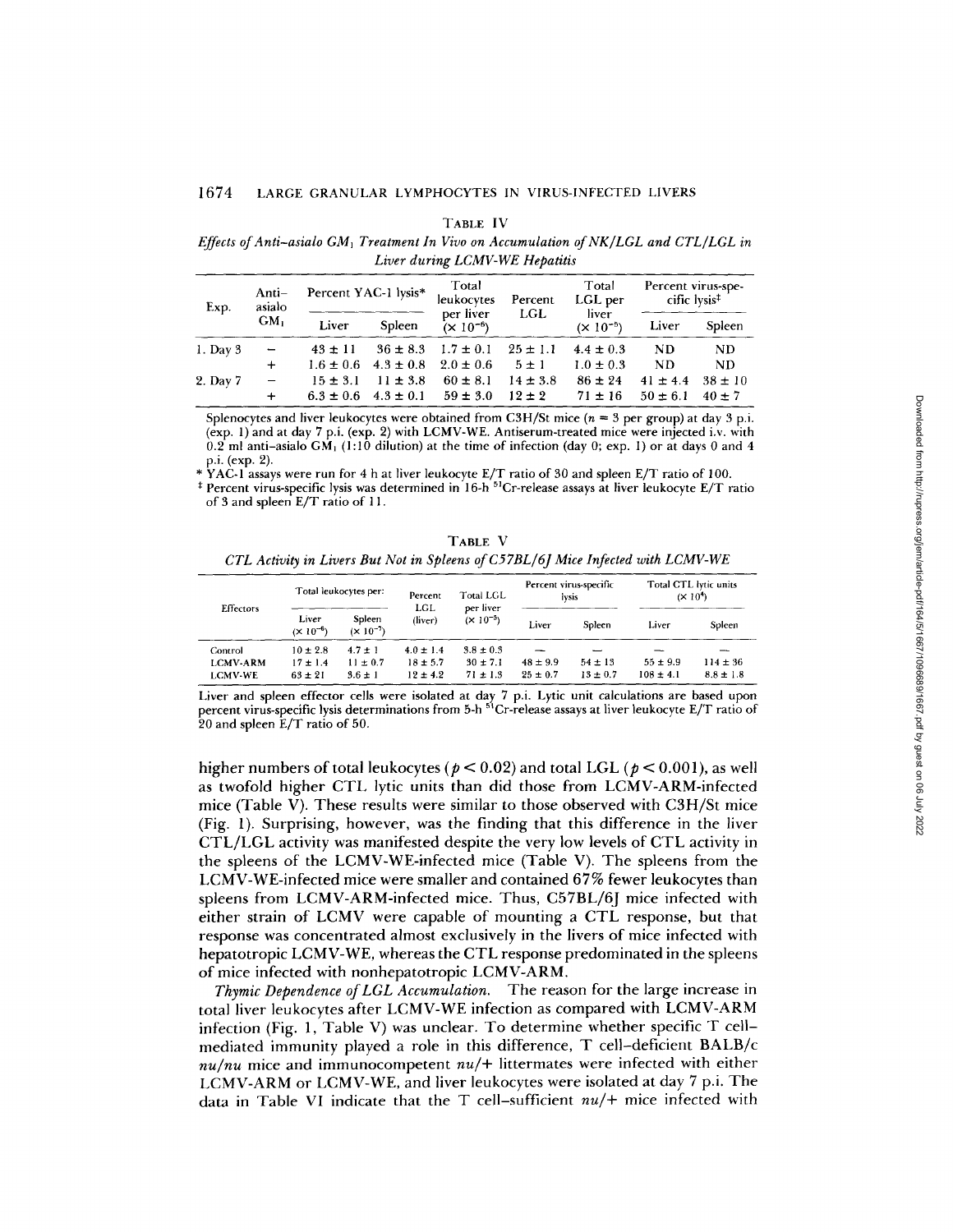# TABLE VI Inflammatory Cell Responses in Liver at Day 7 p.i. with LCMV-WE Are Thymus Dependent

| Mouse strain | Virus strain    | Total leukocytes per<br>liver $(\times 10^{-6})$ |
|--------------|-----------------|--------------------------------------------------|
| nu/nu        | <b>LCMV-ARM</b> | $8.8 \pm 1.9$                                    |
| $nu/+$       | <b>LCMV-ARM</b> | $12 \pm 2.3$                                     |
| nu/nu        | <b>LCMV-WE</b>  | $7.9 \pm 1$                                      |
| $nu/+$       | <b>LCMV-WE</b>  | $37 \pm 5.8$                                     |

BALB/c nu/nu and nu/+ mice were infected with LCMV-ARM or LCMV-WE and liver leukocytes were isolated at day 7 p.i. as described in Materials and Methods.

TABLE VII Comparison of Augmentation of Liver NK/LGL by Poly(I-C), LCMV-ARM, MCMV, and MHV

| Exp.           | Strain            | Treatment                      | Percent<br>YAC-1 lysis | Total<br>leukocytes<br>per liver<br>$(x 10^{-6})$ | Percent LGL   | Total LGL<br>per liver<br>$(X 10^{-5})$ |
|----------------|-------------------|--------------------------------|------------------------|---------------------------------------------------|---------------|-----------------------------------------|
| 1              | C57BL/61          | Control                        | $9.3 \pm 2.3$          | $3.6 \pm 0.4$                                     | $9.0 \pm 1.4$ | $3.2 \pm 0.2$                           |
|                |                   | $Poly(I-C)$                    | $31 \pm 7.1$           | $3.0 \pm 0.8$                                     | $17 \pm 0$    | $5.0 \pm 1.3$                           |
|                |                   | Poly(I-C) + anti-asialo $GM_1$ | $1.0 \pm 0.4$          | $2.5 \pm 0.6$                                     | $1.5 \pm 0.7$ | $0.4 \pm 0.3$                           |
| $\overline{2}$ | C57BL/6           | Control                        | $7.5 \pm 3.1$          | $7.9 \pm 0.1$                                     | $4.0 \pm 1$   | $4.0 \pm 1.4$                           |
|                |                   | <b>LCMV-ARM</b>                | $16 \pm 0.6$           | $12 \pm 1.7$                                      | $4.3 \pm 0.6$ | $5.2 \pm 0.7$                           |
| 3              | C67BL/6I          | <b>LCMV-ARM</b>                | $16 \pm 4.6$           | $9.2 \pm 2.6$                                     | $9.0 \pm 2.6$ | $7.9 \pm 0.8$                           |
|                |                   | $LCMV-ARM + anti-asialo$       | $1.8 \pm 2$            | $9.9 \pm 7.3$                                     | $2.2 \pm 1.3$ | $2.2 \pm 1.3$                           |
|                |                   | GM.                            |                        |                                                   |               |                                         |
| $\overline{4}$ | $C57BL/6$ ] bg/+  | <b>LCMV-ARM</b>                | $15 \pm 4$             | $8.9 \pm 3.5$                                     | $8.3 \pm 1.2$ | $7.2 \pm 1.7$                           |
|                | bg/bg             | <b>LCMV-ARM</b>                | $2.3 \pm 3$            | $13 \pm 2.3$                                      | $11 \pm 2.6$  | $14 \pm 3.5$                            |
| 5              | C57BL/61          | Control                        | $14 \pm 0.7$           | $6.7 \pm 0.6$                                     | $4.5 \pm 0.7$ | $3.0 \pm 0.3$                           |
|                |                   | <b>MCMV</b>                    | $60 \pm 4.9$           | $14 \pm 0.2$                                      | $15 \pm 1.4$  | $21 \pm 2.3$                            |
| 6              | C57BL/6           | Control                        | $3.5 \pm 2.8$          | $5.1 \pm 0.9$                                     | $3.0 \pm 0$   | $1.5 \pm 0.3$                           |
|                |                   | MHV                            | $73 \pm 4.2$           | $26 \pm 9.3$                                      | $11 \pm 2.8$  | $33 \pm 5$                              |
| 7              | $C57BL/6$ ]       | Control                        | $10 \pm 2.2$           | $2.6 \pm 0.8$                                     | $4.5 \pm 1$   | $1.2 \pm 0.3$                           |
|                |                   | MHV                            | $48 \pm 3.6$           | $9.5 \pm 2.8$                                     | $12 \pm 3$    | $12 \pm 5.6$                            |
|                |                   | $MHV + anti-asialo GM1$        | $4.2 \pm 4.9$          | $4.3 \pm 0.8$                                     | $2.3 \pm 0.6$ | $2.2 \pm 0.7$                           |
| 8              | $C57BL/6$ ] bg/bg | Control                        | $0.6 \pm 0.8$          | $13 \pm 2.9$                                      | $6.5 \pm 1.7$ | $8.4 \pm 3.2$                           |
|                | bg/bg             | MHV                            | $9.3 \pm 3.5$          | $34 \pm 5.1$                                      | $13 \pm 1.5$  | $45 \pm 11$                             |
| 9              | BALB/cl           | Control                        | $14 \pm 3.8$           | $14 \pm 3.8$                                      | $3.0 \pm 1$   | $4.0 \pm 1.4$                           |
|                |                   | <b>LCMV-ARM</b>                | $39 \pm 13$            | $23 \pm 9.5$                                      | $5.7 \pm 1.5$ | $12 \pm 3.3$                            |
| 10             | BALB/c nu/nu      | Control                        | $3.0 \pm 2.1$          | $5.6 \pm 1.1$                                     | $6.0 \pm 1.4$ | $3.5 \pm 1.5$                           |
|                | nu/nu             | $Poly(I-C)$                    | $38 \pm 4.5$           | $5.2 \pm 1.1$                                     | $17 \pm 2.5$  | $9.9 \pm 3$                             |
|                | nu/nu             | <b>LCMV-ARM</b>                | $44 \pm 5$             | $6.5 \pm 1.1$                                     | $16 \pm 3.1$  | $11 \pm 3.9$                            |
| $\mathbf{11}$  | BALB/c $nu/+$     | $Poly(I-C)$                    | $36 \pm 2$             | $7.5 \pm 0.7$                                     | $16 \pm 3$    | $12 \pm 2.7$                            |
|                | nu/nu             | $Poly(I-C)$                    | $55 \pm 5.1$           | $5.0 \pm 0.7$                                     | $27 \pm 3.6$  | $14 \pm 3.8$                            |

LCMV-WE accumulated more liver leukocytes than did  $nu/+$  mice infected with LCMV-ARM ( $p < 0.01$ ). This appeared to be thymus-, and therefore probably T cell-dependent, as nu/nu mice infected with either LCMV-WE or LCMV-ARM had lower numbers of liver leukocytes than  $nu/+$  mice infected with LCMV-WE.

Augmentation of Liver NK/LGL by Other Virus Infections or Poly(I-C). The effects of poly(I-C) or infection by several viruses on liver NK/LGL were compared in different mouse strains (Table VII). C57BL/6J mice treated with poly I:C (exp. 1) or infected with the noncytopathic LCMV-ARM (exp. 2) had comparable increases (two- to threefold compared with controls) in total LGL and in lysis of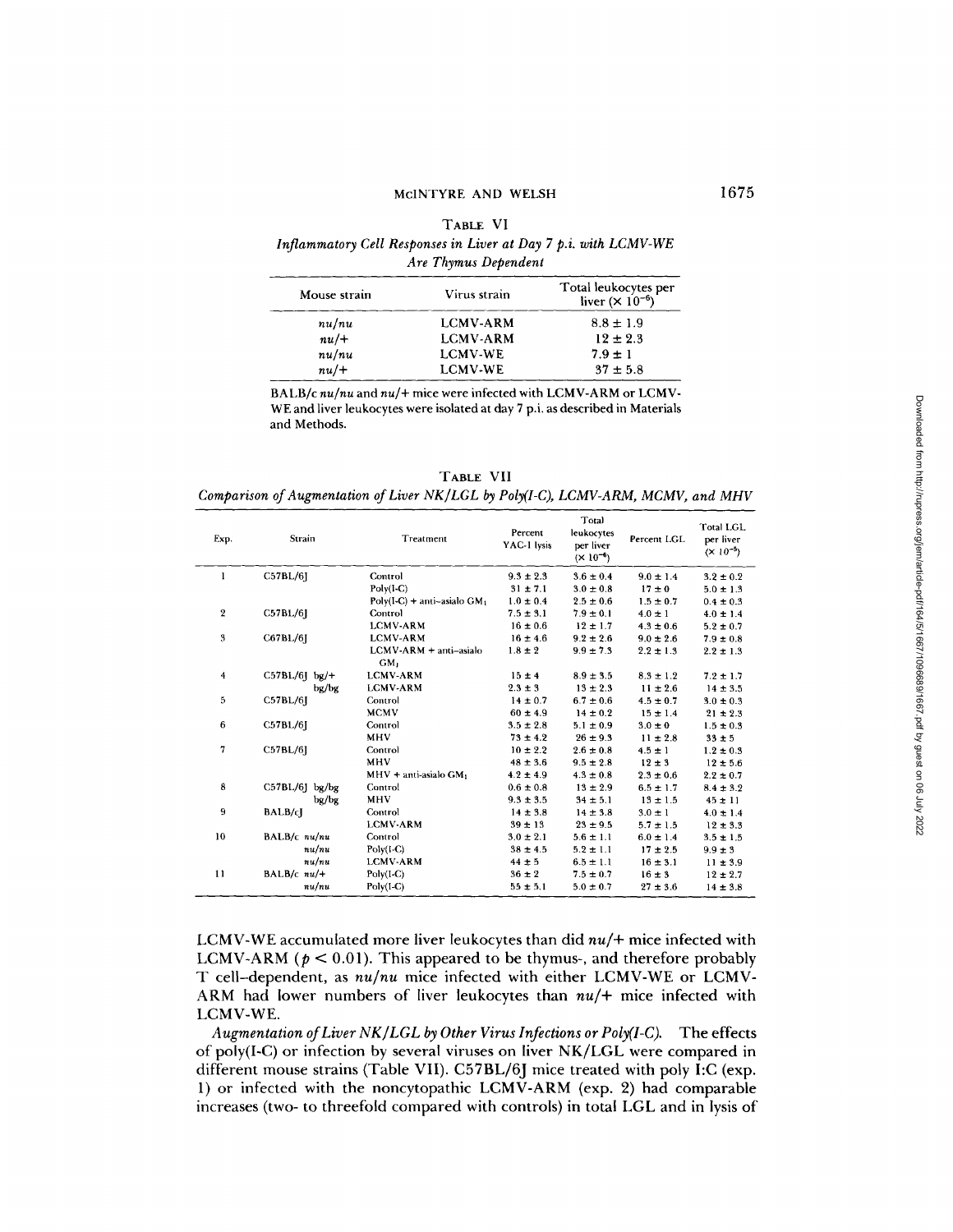#### 167 LARGE GRANULAR LYMPHOCYTES IN VIRUS-INFECTED LIVERS

YAC-1 cells. In vivo treatment with anti-asialo  $GM_1$  serum abrogated NK cell activity and LGL accumulation in both cases (exps. <sup>1</sup> and 3) . However, total numbers of liver leukocytes in the treated animals were only minimally changed from control, whether or not the mice received anti-asialo  $GM<sub>1</sub>$  injections.

NK cell-deficient C57BL/6J mice homozygous for the beige mutation (bg/bg) were compared with NK cell-sufficient bg/+ littermates at day 3 p.i. with LCMV-ARM for liver NK/LGL lytic activity and cell number (exp. 4). C57BL/6I  $bg/bg$ mice had markedly reduced NK cell activity associated with liver leukocytes, despite having higher percentages and higher total numbers of LGL than  $bg/+$ mice. However, the majority (76%) of the liver LGL present in the bg/bg mice bore the atypical morphology characteristic of LGL from beige mutant mice  $(31)$ , i.e., one to three abnormally large cytoplasmic granules rather than the numerous small granules of normal LGL (morphology not shown). The NK cell activity and accumulation of NK/LGL in the livers of heterozygous  $bg/+$  mice (exp. 4) were similar to those seen in C57BL/6J  $(+/+)$  mice (exps. 2 and 3).

These results showing only modest increases in total leukocyte and LGL number during LCMV infection contrast with the findings at day 3 p.i. in C57BL/6J mice infected with the cytopathic hepatotropic viruses, MCMV (exp. 5) or MHV (exp. 6) . These virus infections increased the total leukocyte number two- to fivefold, LGL percentages three- to fourfold, and the total LGL number from 7- to 22-fold . NK cell activity (YAC-I lysis) was also markedly increased in the MCMV- and MHV-infected mice. As also shown above for poly(I-C) and LCMV-ARM, anti-asialo GM, treatment abolished the NK/LGL increases induced by MHV (exp. 7). MHV infection of  $C57BL/6$  bg/bg mice also resulted in a significant ( $p < 0.01$ ) increase in NK/LGL in the liver, but these cells were relatively inefficient in lysing YAC-1 targets (exp. 8).

 $NK/LGL$  responses in normal  $BALB/CJ$  and in T cell-deficient nude  $(nu/nu)$ BALB/c mice were examined. After LCMV-ARM infection, BALB/cJ mice (exp. 9) were found to produce NK/LGL responses comparable to those seen in either C57BL/6I or C3H/St mice. In BALB/c  $nu/nu$  mice, poly(I-C) treatment and LCMV-ARM infection induced similar increases (exp. 10). When  $nu/nu$  and  $nu/+$  mice were compared within the same experiment, poly(I-C) treatment induced higher YAC-1 lysis and higher percent LGL in  $nu/nu$  than in  $nu/$ + mice (exp. 11). This is in agreement with previous observations of higher levels of resting NK cell activity in  $nu/nu$  than in  $nu/+$  mice (32).

Thus, these experiments (Table VII) demonstrate that NK cell activity and LGL numbers in the liver are increased early after virus infection or treatment with the IFN-inducer poly(I-C). These NK/LGL increases occur in several strains of mice, including strains with genetic defects in NK cells (bg/bg) and T cell  $(nu/nu)$  activity.

## Discussion

This is the first demonstration of the accumulation of both NK/LGL and CTL/LGL in the liver during a virus infection. The accumulation of these cells correlates with the appearance of NK cell and CTL cytotoxic activities . During the early course of infection, cytopathic viruses induce more extensive NK/LGL responses in the liver than do noncytopathic viruses. Infection with the hepatotropic LCMV-WE strain results in <sup>a</sup> significantly greater CTL/LGL response in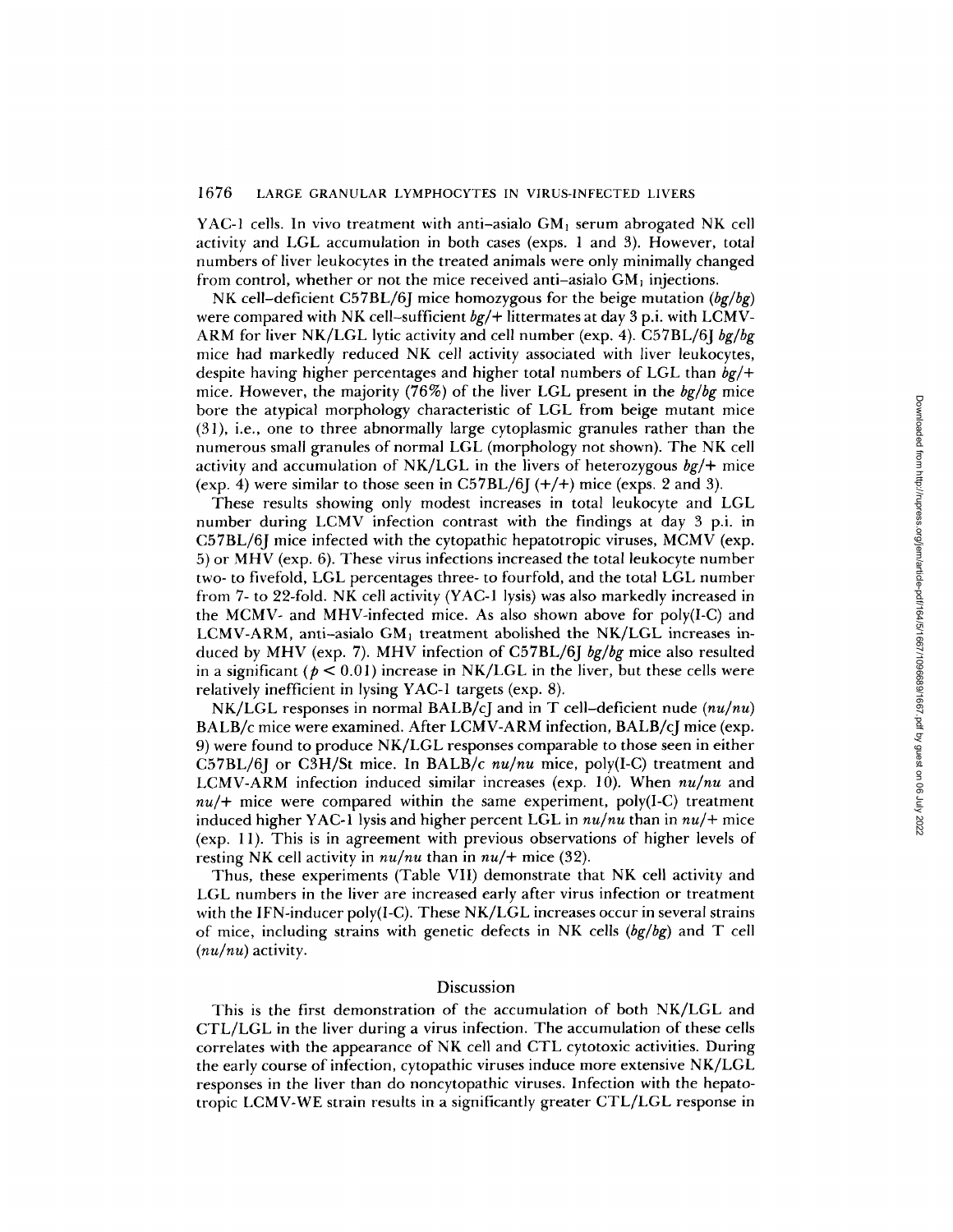### MCINTYRE AND WELSH

the liver on day 7 p.i . than does infection with the nonhepatotropic LCMV-ARM strain.

The NK cell activity in the liver is similar to the NK cell activity reported in the spleen during LCMV infection (8). The phenotype of the liver-derived NK cells is asialo  $GM_1$ -positive, Thy-1.2<sup>+/-</sup>, and J11d<sup>-</sup>, and the cell is contained within a population of leukocytes bearing the LGL morphology (Table I) . Other experiments showed that liver NK/LGL activated in vivo by poly(I-C) treatment or MHV infection could be enriched in plastic-nonadherent cell populations (data not shown). The early appearance (day  $1-2$  p.i.) of augmented NK cell lytic activity in the liver is also seen in the spleen (8), where activity peaks around day 3 p.i . and then declines. Furthermore, the liver leukocytes contain "activated" NK cells at day 3 p.i. as evidenced by their ability to lyse L929 cells, a target resistant to "endogenous" NK cell-mediated lysis (Fig. 1  $D$ ). The lysis of NK cellsensitive YAC-1 cells by liver leukocytes continues to remain above endogenous levels on day 7 p.i. with LCMV-ARM (Fig. 1E), but lysis of the more resistant L929 cells is declining (Fig. 1D). This prolonged elevation of NK cell–mediated lysis against YAC-1 cells has also been observed in peripheral blood (33). The circulating NK cells at day 7 p.i . are lytically active against YAGI targets but they have lost their ability to lyse the more resistant L929 cells (33) . Thus, the high NK cell-mediated lysis against YAC-1 cells seen in the liver and blood at day 7 p.i . is more likely due to the high NK cell number rather than to an activated state of the NK cell population. This may reflect the fact that IFN levels, required for NK cell activation, decline after 3 d p.i . (8).

The early cellular (NK/LGL) immune responses in the liver after nonhepatotropic LCMV-ARM and hepatotropic LCMV-WE infections are quite similar, with NK cell activities and LGL numbers being relatively parallel for the two infections through day 5 p.i . (Fig . 1) . This may indicate that the augmentation of NK cell activity and number in the liver is due to systemic effects of IFN rather than to virus replication in the liver. The IFN-inducer poly(I-C) stimulates comparable increases in NK cell activity and number (Table VII). In contrast, MHV and MCMV, which cause highly cytopathic infections of hepatocytes, stimulate much higher levels of NK/LGL in the liver (Table VII). This is also apparent in beige mutant mice which, despite having defective NK cell function, respond to cytopathic MHV infection with large numbers of abnormal NK/LGL. In these circumstances, the presence of the virus, by virtue of its lysing target cells, may provide an important stimulus for NK cell accumulation . Bukowski et al . (4) demonstrated that NK cells play <sup>a</sup> role in the early resistance to MCMV infection, and suggested that NK cells may provide resistance against MHV infection as well (23) . In contrast, LCMV infection does not seem to be regulated by NK cells (4, 23). The tendency of a particular virus infection to attract a significant number of NK/LGL to a site of virus replication may be one factor in determining its sensitivity to NK cell-mediated antiviral resistance .

Several lines of evidence support the notion that the CTL lytic activity of liver leukocytes is being mediated by cells with an LGL morphology : (a) the CTL activity and the LGL present in the liver on day 7 p.i . are mostly resistant to in vivo treatment with anti-asialo  $GM<sub>1</sub>$ , a treatment that depletes NK/LGL (Table IV); (b) leukocytes isolated from livers at day 7 p.i. with LGL morphology and CTL activity are at least partially sensitive to in vitro treatments with anti-Thy-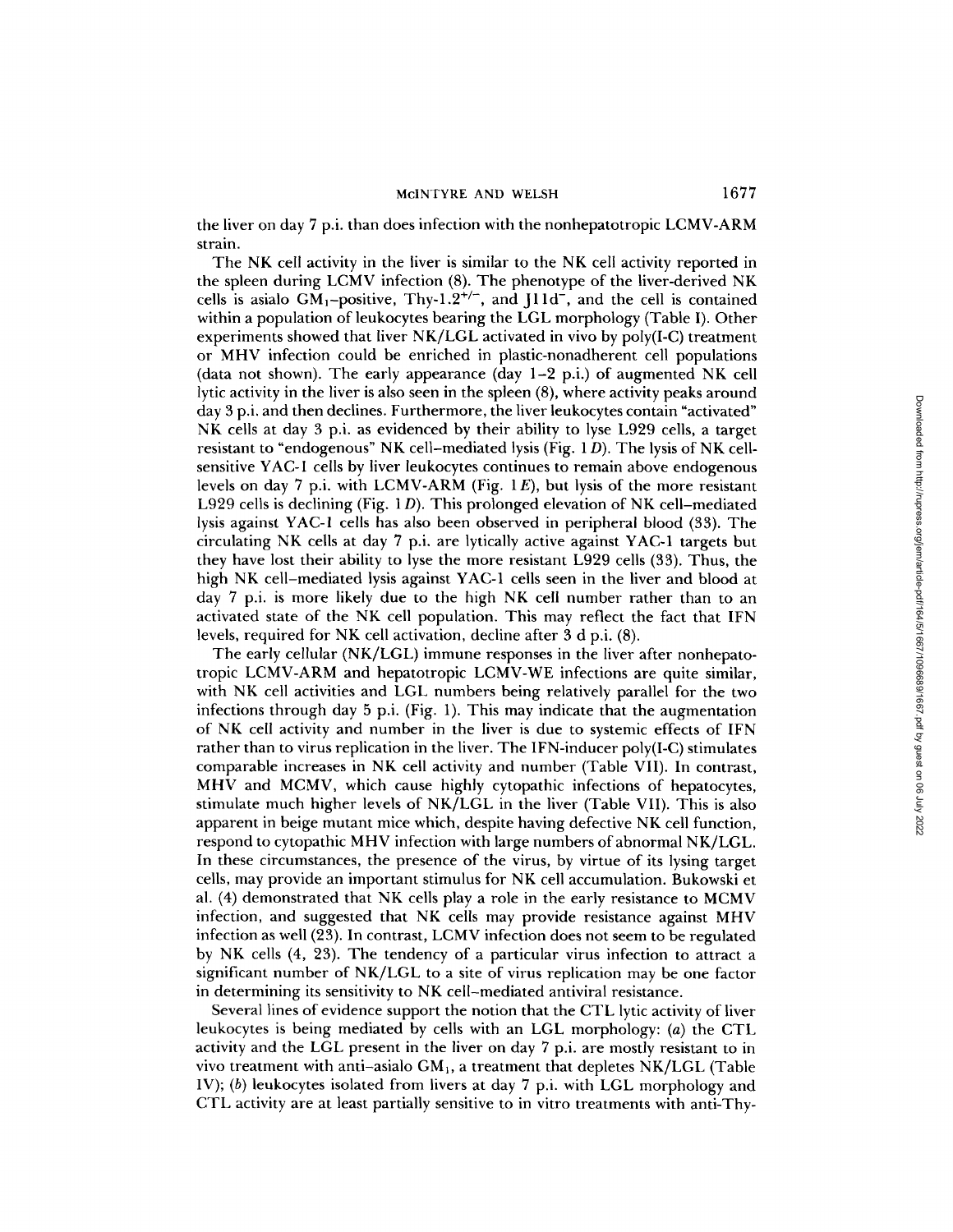$1.2 + C$  and anti-Lyt-2 + C (Table I); (c) CTL activity and LGL at day 7 p.i. are enriched in FACS-sorted Lyt-2 <sup>+</sup> leukocytes (Table II), and (d) the levels of CTL activity and numbers of LGL are very closely correlated on days 7-14 p.i. (Fig. 1) . Thus, we suggest that virus-specific CTL in the liver at day 7 p.i . are LGL, and that the activity and number of these cells are directly related to the extent of virus replication that has occurred in this organ.

The basis for the large inflammatory cell response in the livers of mice infected with the hepatotropic LCMV-WE was likely to be due either to an enhanced nonspecific inflammatory cell response that, by chance, included a proportion of  $\text{CTL/LGL}$ , or to virus-specific T cells ( $\text{CTL/LGL}$  ?) homing to the LCMV-WEinfected liver and generating signals that attracted other inflammatory cells into the organ. The lack of a large inflammatory cell infiltrate in any strain of mouse at 3 d p.i. or in  $nu/nu$  mice at 7 d p.i. suggests that the T cell hypothesis may be correct (Table VI). Supporting this hypothesis is that inflammatory responses in the brain or footpad of LCMV-infected mice are dependent upon the presence of H-2K- or D-restricted T cells (34, 35). The fact that a higher inflammatory response in the liver is seen with LCMV-WE than with LCMV-ARM is probably due to the fact that LCMV-WE replicates to higher titers (>100-fold) in the liver. The LCMV-ARM infection does not appear to prevent accumulation of leukocytes in the liver, as mice coinfected with both LCMV-ARM and LCMV-WE accumulate liver leukocytes and LGL comparable with mice infected only with LCMV-WE (data not shown).

The majority of experimentation in murine viral immunology has relied on findings obtained predominantly from spleen cells. The data presented in Table V demonstrate that, under certain circumstances, cytotoxic activity mediated by spleen cells may not accurately reflect ongoing immune responses elsewhere in the body. The basis for the markedly reduced spleen CTL response in C57BL/6J mice infected with LCMV-WE (compared with similarly infected C3H/St) is not known . Two possibilities are that there is a defect in the spleen for the generation of LCMV-specific CTL under these conditions of LCMV infection, or else the liver may serve as a stimulus to rapidly recruit CTL out of the spleen . These findings underscore the importance of examining other compartments of the virus-infected host for signs of a localized immune response, especially if the virus exhibits specific tissue tropism(s) .

We have shown that during virus infection two waves of LGL influx occur in the liver, and they are associated with the pathologic features of viral hepatitis. The first of these is a thymus-independent population of NK/LGL, which is significantly larger in cytopathic virus infections than in noncytopathic virus infections . The second wave of LGL is a thymus-dependent influx occurring later during infection and containing  $Lyt-2^+$  CTL/LGL. Significantly greater numbers of CTL/LGL accumulate in the liver during an hepatotropic virus infection than during a nonhepatotropic virus infection.

### Summary

The immunologic mechanisms involved in virus-induced hepatitis were examined by measuring the cytotoxic capabilities and the morphologic and antigenic phenotypes of leukocytes isolated from livers of virus-infected mice. Large granular lymphocytes (LGL) of both natural killer (NK) cell and cytotoxic T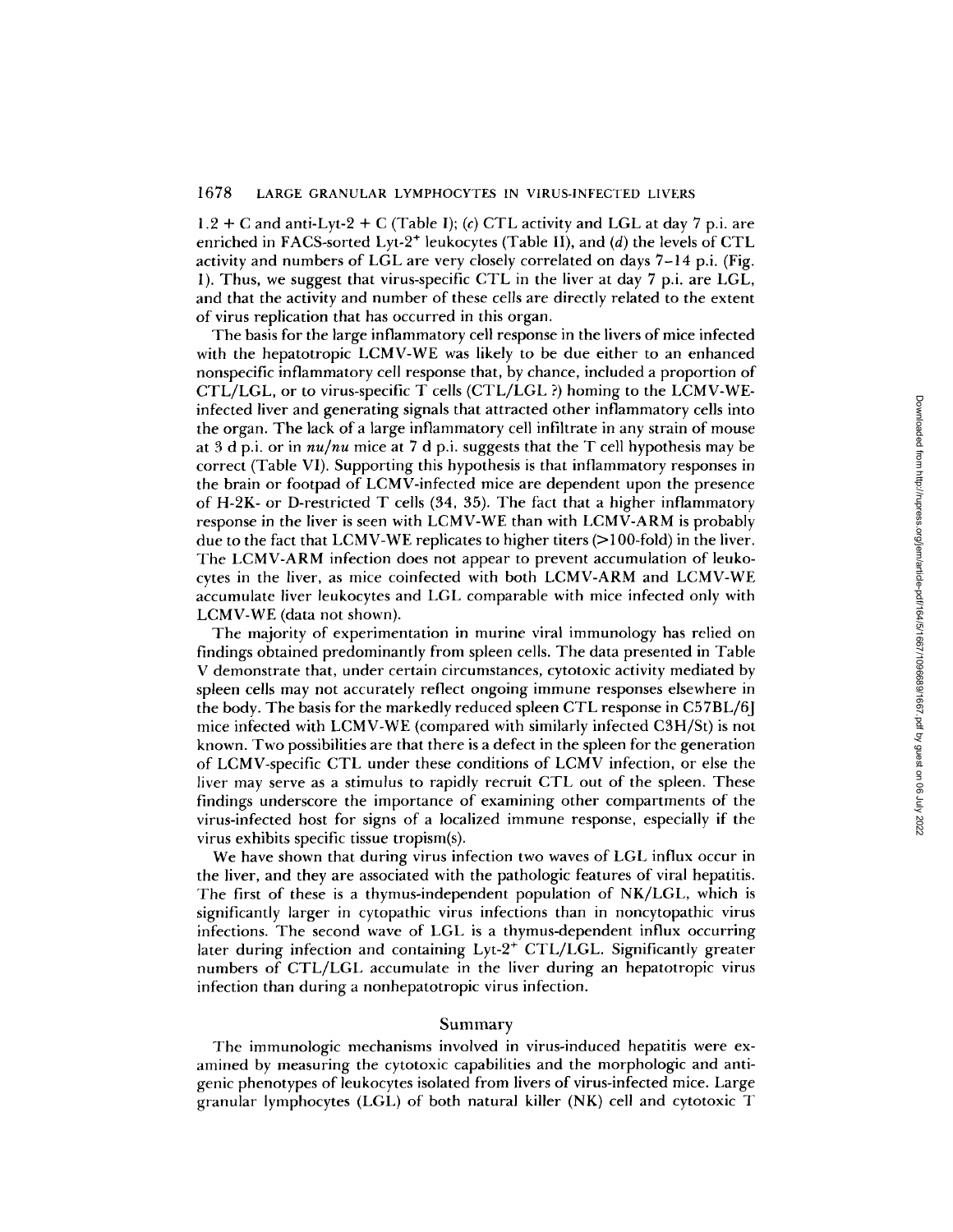lymphocyte (CTL) phenotypes were found to accumulate in livers of mice infected with either the nonhepatotropic Armstrong strain of lymphocytic choriomeningitis virus (LCMV-ARM) or the hepatotropic WE strain (LCMV-WE). Between days <sup>1</sup> and 5 postinfection (p.i .), both viruses induced a three- to fourfold increase in NK cell lytic activity in the livers of C3H/St mice and a three- to fourfold increase in the number of LGL in the organ. These LGL were characterized as NK cells on the basis of cell surface antigens, kinetics of appearance, target cell range, and morphology. By day 7 p.i ., virus-specific, H-2-restricted, Thy-1<sup>+</sup>, Lyt-2<sup>+</sup>, CTL activity was present in the liver, and its appearance correlated with a second wave of LGL accumulation. CTL activity, total leukocyte number, and CTL/LGL number were at least fivefold higher in the livers of mice infected with LCMV-WE than with LCMV-ARM. The dramatic LCMV-WE-induced day <sup>7</sup> increases in total leukocytes and LGL were absent in athymic nude  $(nu/nu)$  mice, suggesting that the increases were  $T$  cell-dependent. LCMV-ARM infection of C57BL/6 mice induced significant spleen CTL activity but little liver CTL activity, whereas LCMV-WE infection resulted in significant liver CTL activity but minimal spleen CTL activity. levelocyte number, and CTL/LGL number were at least fivelol higher in the system theoretic during viral method that  $W$ . WE interest the state of the system and CH, were about the system in view on the system in the state

Mice infected with the cytopathic hepatotropic viruses, mouse hepatitis virus (MHV) and murine cytomegalovirus (MCMV), experienced much greater increases in liver NK/LGL by day <sup>3</sup> p.i . than did mice infected with LCMV or injected with the interferon-inducer poly(I-C) . MHV-infected mice homozygous for the beige  $(bg/bg)$  mutation also exhibited significant increases in liver NK/LGL cell number and activity, although the activity was less than heterozygote controls, and the morphology of the LGL granules was aberrant.

These data show that the LGL accumulate in virus-infected organs, in this case, the liver . An early NK/LGL influx is most pronounced during infection with cytopathic hepatotropic viruses. This initial influx of NK/LGL is followed later by an influx of CTL also possessing LGL morphology. The CTL/LGL response in the liver is significantly greater during hepatotropic virus infections, even when <sup>a</sup> strong CTL response in the spleen is lacking .

Received for publication 3 July 1986.

## References

- <sup>1</sup> . Timonen, T., A. Ranki, E. Saksela, and <sup>P</sup> . Hayry. 1979. Human natural cell-mediated cytotoxicity against fetal fibroblasts. III . Morphological and functional characterization of the effector cells. Cell. Immunol. 48:121.
- 2. Mallard, P. J., M. P. Henkart, C. W. Reynolds, and P. A. Henkart. 1984. Purification and properties of cytoplasmic granules from cytotoxic rat LGL tumors. J. Immunol. 132:3197.
- 3. Podack, E. R., and P. J. Konigsberg. 1983. Cytolytic T cell granules. Isolation, structural, biochemical, and functional characterization. J. Exp. Med. 160:695.
- 4. Bukowski, J. F., J. F. Warner, G. Dennert, and R. M. Welsh. 1985. Adoptive transfer studies demonstrating the antiviral effects of NK cells in vivo. *J. Exp. Med.* 161:40.
- 5. Zinkernagel, R. M., and R. M. Welsh. 1976. H-2 compatibility requirement for virusspecific  $\overline{T}$  cell-mediated effector functions in vivo. I. Specificity of  $T$  cells conferring antiviral protection against lymphocytic choriomeningitis virus is associated with H- $2^k$  and H-2<sup>D</sup>. *J. Immunol.* 117:1495.
- 6. Biron, C. A., R. J. Natuk, and R. M. Welsh. 1986. Generation of large granular T<br>lymphocytes in vivo during viral infection. *J. Immunol.* 136:2280.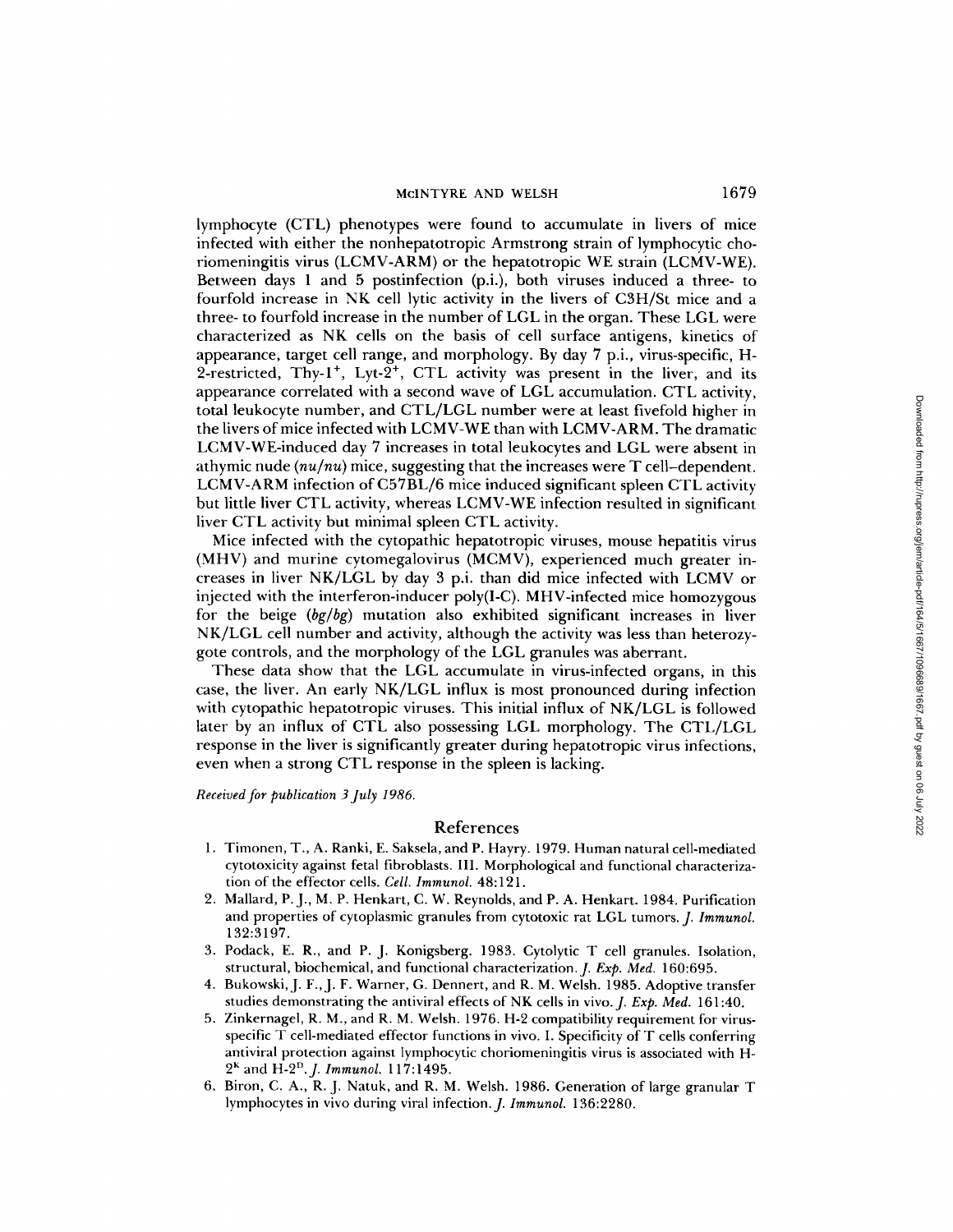# 1680 LARGE GRANULAR LYMPHOCYTES IN VIRUS-INFECTED LIVERS

- 7. Welsh, R. M. 1981. Natural killer cells in virus infections. Curr. Top. Microbiol. Immunol. 92:83.
- 8. Welsh, <sup>R</sup> . M. <sup>1978</sup> . Cytotoxic cells induced during lymphocytic choriomeningitis virus infection of mice. I. Characterization of natural killer cell induction. *J. Exp.* Med. 148:163.
- 9. Biron, C. A., and R. M. Welsh . <sup>1982</sup> . Blastogenesi <sup>s</sup> of natural killer cells during viral infection in vivo. J. Immunol. 129:2788.
- 10. Biron, C . A., L. R. Turgiss, and R. M. Welsh. 1983. Increas <sup>e</sup> in NK cell number and turnover rate during acute viral infection. *J. Immunol.* 131:1539.
- 11. Biron, C. A., G. Sonnenfeld, and R. M. Welsh. 1984. Interferon induces natural killer cell blastogenesis in vivo. J. Leukocyte Biol. 35:31.
- 12 . Zinkernagel, R. M., and P. C. Doherty . 1975 H-2 compatibility requirement for T cell-mediated lysis of target cells infected with lymphocytic choriomeningitis virus . Different cytotoxic T cell specificities are associated with structures coded for in H- $2<sup>k</sup>$  or H- $2<sup>D</sup>$ . *J. Exp. Med.* 141:1427. Zinkernage R. A. The method is the state of the state control and its computibility requirement for the state of the state interest results. Hybridoma . The state of the state of the state of the state of the state of the
- 13. Doherty, P. C., and R. Korngold . 1983. Characteristics of poxvirus-induced meningitis: virus-specific and non-specific cytotoxic effectors in the inflammatory exudate. Scand J. Immunol. 18 :1 .
- 14. Pfau, C. J., M .-F. Saron, and D. C. Pevear. 1985. Lac k of correlation between cytotoxic T lymphocytes and lethal murine lymphocytic choriomeningitis. *J. Immunol.* 135:597 .
- 15. Stein-Streilein, J., M. Bennett, D. Mann, and V. Kumar. 1983. Natural killer cells in mouse lung: surface phenotype target preference, and response to local influenza virus infection. *J. Immunol.* 131:2699.
- 16. Taylor, G., E. J. Stott, and A. J. Hayle. 1985 . Cytotoxi c lymphocytes in the lungs of mice infected with respiratory syncytial virus. *J. Gen. Virol.* 66:2533.
- 17. Wiltrout, R. H., B. J. Mathieson, J. E. Talmadge, C. W. Reynolds, S. R. Zhang, R. B. Herberman, and J. R. Ortaldo. 1984. Augmentation of organ-associated natural killer activity by biological response modifiers . Isolation and characterization of large granular lymphocytes from the liver. *J. Exp. Med.* 160:1431.
- 18. Welsh, R. M., C. A. Biron, J. F. Bukowski, K. W. McIntyre, and H. Yang. 1984. Role of natural killer cells in virus infections of mice. Surv. Synth. Pathol. Res. 3:409.
- 19. Sturman, L. S., and K. V Holmes. 1983. Molecula r biology of coronaviruses . II . Structure and organization of virions. Adv. Virus Res. 39:112.
- 20. Fenyo, E. M., E. Klein, G. Klein, and K. Swiech. 1968. Selection of an immunoresistant Moloney lymphoma subline with decreased concentration of tumor-specific surface antigens. J. Natl. Cancer Inst. 40:69.
- 21. Kiessling, R., E. Klein, and H. Wigzell. 1975. "Natural" killer cells in the mouse. I. Cytotoxic cells with specificity for mouse Moloney leukemia cells . Specificity and distribution according to genotype. Eur. J. Immunol. 5:112.
- 22. Habu, S., H. Fukui, K. Shimamura, M. Kasai, Y. Nagai, K. Okumura, and N. Tamaoki. <sup>1981</sup> . In vivo effects of anti-asialo GM <sup>1</sup> . <sup>I</sup> . Reduction of NK activity and enhancement of transplanted tumor growth in nude mice. *J. Immunol.* 127:34.
- 23. Bukowski, J. F., B. A. Woda, S. Habu, K. Okumura, and R. M. Welsh. 1983. Natural killer cell depletion enhances virus synthesis and virus-induced hepatitis in vivo. J Immunol . 131 :1531 .
- 24. Ledbetter, J. A., and L . A . Herzenberg. 1979. Xenogenei <sup>c</sup> monoclonal antibodies to mouse lymphoid differentiation antigens. Immunol. Rev. 47:63.
- 25. Bruce, J., F. W. Symington, T. J. McKearn, and J. Sprent. 1981 A monoclonal antibody discriminating between subsets of T and B cells .J. Immunol. <sup>127</sup> :2496.
- 26. Lanier, L. L., G. A. Gatman, D. E. Lewis, S. T. Griswold, and N. L. Warner. 1982 .